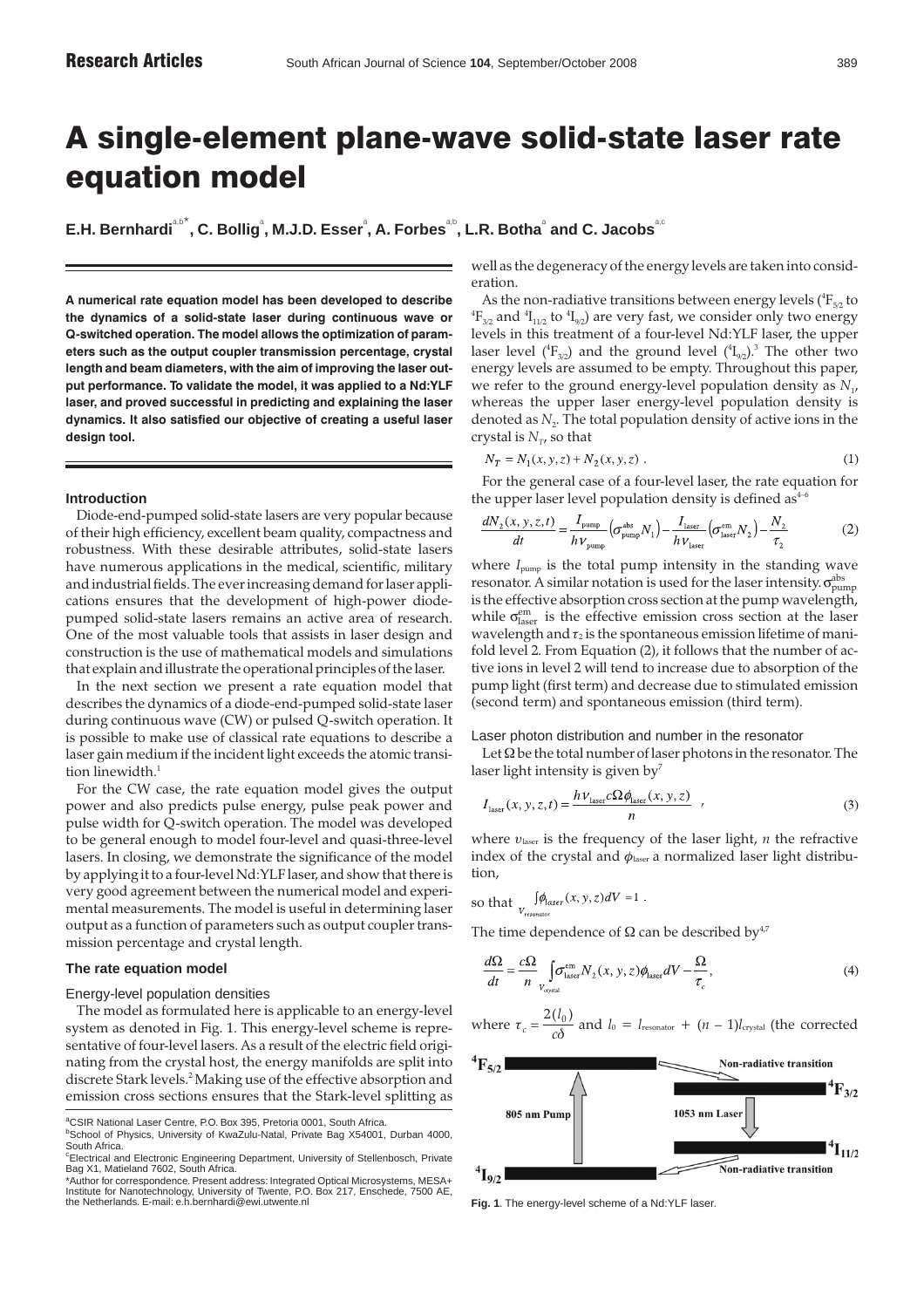

**Fig. 2**. The experimental Nd:YLF laser setup.

optical path),  $c$  the speed of light, and  $\delta$  the logarithm of the round-trip loss. The round-trip loss includes general losses due scattering and residual transmissions of high reflectors as well as losses from the output coupler that transmits a fraction of the laser light. We assume that the losses in the resonator are small and that the output coupler transmits only a small fraction of the laser light  $(<10\%)$ , implying that the intensities of the laser light travelling in both directions in the resonator are roughly the same. Thus we assume that the laser power is equal at any given point inside the resonator. From these assumptions it follows that

$$
\bullet \frac{dP_{\text{laser}}}{dz} = 0
$$

•  $P_{\text{laser}}^+ = P_{\text{laser}}^-$  and  $I_{\text{laser}}^+ = I_{\text{laser}}^-$  with the positive and negative signs referring to laser power travelling to the left and right, respectively, in the resonator

$$
\cdot \frac{\int\limits_{V_{\text{crystal}}} \rho_{\text{laser}} dV}{\int\limits_{V_{\text{resonator}}} \rho_{\text{laser}} dV} = \frac{n l_{\text{crystal}}}{l_0}
$$

•  $\phi_{\text{laser}} = \frac{n}{l_0 XY}$ with *X* and *Y* being the transverse dimensions of the crystal.

# Single-element plane-wave assumption

The pump light that enters the crystal is usually highly non-uniform, which makes it necessary to set up the rate equations [Equations (2) and (4)] to be spatially dependent. However, in the single-element plane-wave approximation we assume that the pump light enters the laser crystal as a plane wave and is absorbed uniformly over the volume of the crystal. The transverse size of the crystal is assumed to be the same size as the pump beam, while the laser beam is assumed to have the same size as the pump beam. It follows from Equation (3) that Equation (2) now becomes

$$
\frac{dN_2}{dt} = \frac{\eta_{\text{pump}} P_{\text{inc}} (1 - e^{-\alpha_2})}{h V_{\text{pump}} V_{\text{crystal}}} - \frac{c\Omega}{X Y l_0} \left(\sigma_{\text{laser}}^{\text{em}} N_2\right) - \frac{N_2}{\tau_2} \tag{5}
$$

where  $\eta_{\text{pump}}$  is the pump efficiency (that is, the number of laser photons that are produced by each pump photon),  $\alpha$  is the

absorption coefficient,  $P_{inc}$  is the incident pump power and  $V_{crystal}$ is the volume of the crystal. Since the population densities  $N_2$ and *N*<sub>1</sub> are assumed to be constant over the volume of the crystal (single-element approximation), it follows that Equation (4) now becomes

$$
\frac{d\Omega}{dt} = \frac{c\Omega l_{\text{crystal}}}{l_0} \left( \sigma_{\text{laser}}^{\text{em}} N_2(x, y, z) \right) - \frac{\Omega}{\tau_c} \tag{6}
$$

Equations (5) and (6) form the basis of the single-element planewave rate equation model.

# **Applying the model to a Nd:YLF laser**

### Experimental setup

The experimental setup of the Nd:YLF laser is illustrated in Fig. 2 and some laser parameters are listed in Table 1. A Jenoptik fibre-coupled diode module, capable of delivering a maximum power of 158 W at 805 nm, was used to pump the crystals. The fibre that was coupled onto the diode module had a 0.6 mm core. The high-power two-Nd:YLF crystal design required that the pump beam be split with a 50% mirror into two pump beams in order to pump the two crystals individually. For pulsed operation, an acousto-optic modulator (AOM) with a maximum loss of 65% was inserted into the resonator.

# Modelling CW operation

The derived rate equation model [Equations (5) and (6)] was implemented and solved numerically using Matlab's<sup>8</sup> ordinary

| <b>Table 1.</b> The parameters that were used as input into the rate equation model. |  |
|--------------------------------------------------------------------------------------|--|
|--------------------------------------------------------------------------------------|--|

| Parameter                                                                                                                                                                                                                                                                                                                                                 | Value                                                                                                                                                                                                                                         |
|-----------------------------------------------------------------------------------------------------------------------------------------------------------------------------------------------------------------------------------------------------------------------------------------------------------------------------------------------------------|-----------------------------------------------------------------------------------------------------------------------------------------------------------------------------------------------------------------------------------------------|
| Pump beam diameter<br>Crystal length<br>Resonator length<br>Output coupler transmission<br>Other losses<br>Pump wavelength<br>Laser wavelength<br>Nd: YI F refractive index<br>Effective absorption cross section<br>Effective emission cross section<br>Upper level lifetime<br>Pump efficiency<br>Density of active ions in 1% doping<br>Crystal doping | $2 \text{ mm}$<br>80 mm<br>773 mm<br>20%<br>2%<br>805 nm<br>1053 nm<br>1.45<br>$2.3510^{-20}$ cm <sup>2</sup><br>$14 \times 10^{20}$ cm <sup>2</sup><br>$520 \mu s$<br>0.7<br>1.39 $\times$ 10 <sup>20</sup> cm <sup>-3</sup><br>$0.5$ at $%$ |
|                                                                                                                                                                                                                                                                                                                                                           |                                                                                                                                                                                                                                               |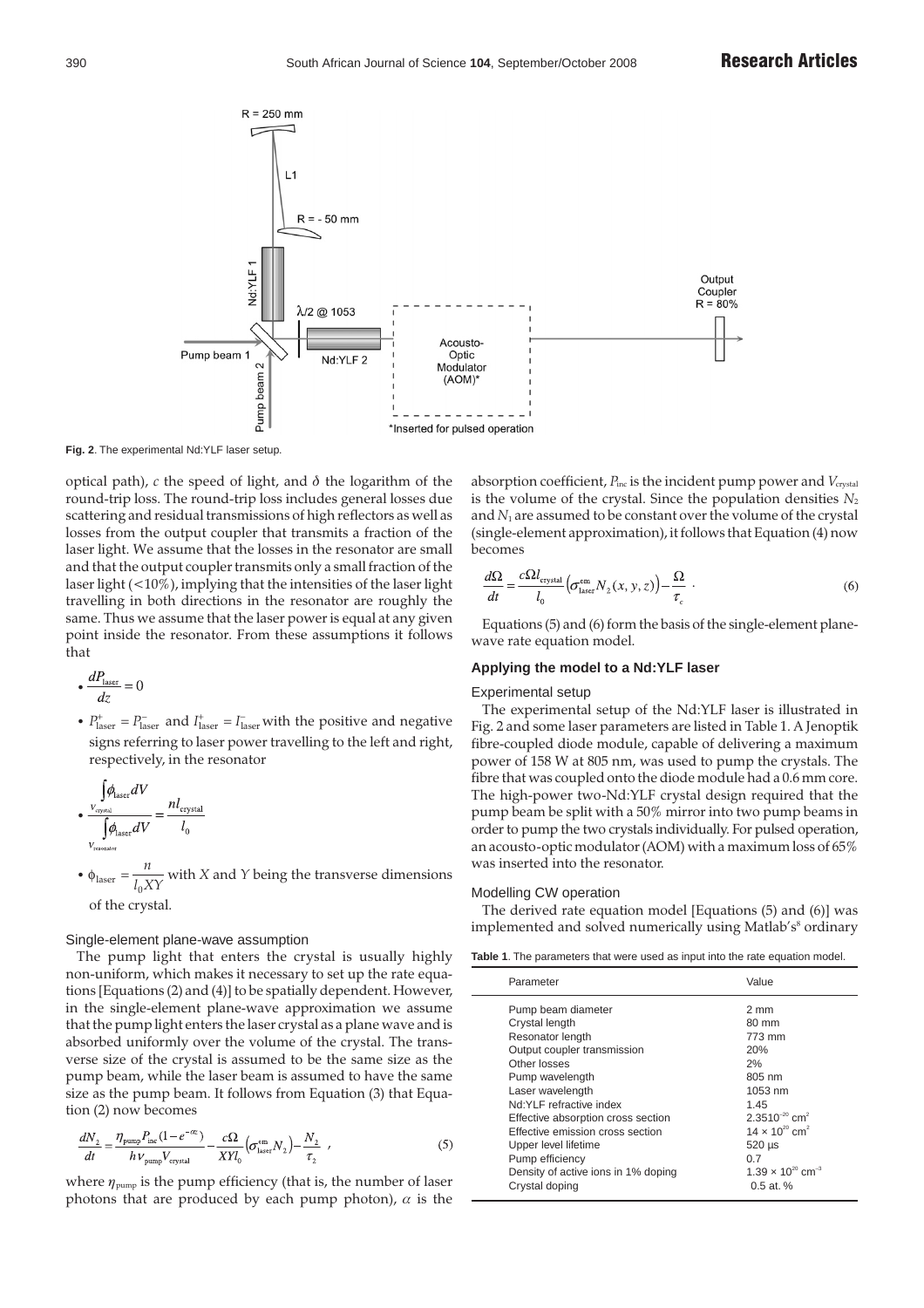

**Fig. 3**.The laser output power versus the incident pump power.The solid line represents the model's predictions, the dots the measured values, and the dashed line the analytical solution.

differential equation solvers. The laser parameters that were used as input into the rate equation model are listed in Table 1. These parameters were not adjusted in any way to fit the experimental data. For CW operation, the first step was to model the efficiency of the laser (output vs input power). The threshold of the laser was measured to be  $\sim$  10 W, while an analytical solution according to Fan and Byer<sup>9</sup> estimated the threshold to be 18 W. The model's prediction of 18 W agrees well with these values. At the maximum incident pump power of 158 W, the laser output power was measured as 60.3 W, whereas the model calculated the value to be 57.8 W (Fig. 3). An overall optical to optical efficiency was measured as 38%, whereas a slope efficiency of  $44\%$  was achieved. The analytical value<sup>10</sup> for the slope efficiency was 48% and the rate equation model predicted a corresponding value of 44%. One main advantage of using the rate equation model instead of analytical solutions is that the population dynamics of the laser crystal can also be investigated (Fig. 4). When the laser was switched on initially, relaxation oscillations were apparent but as the laser stabilized, the percentage of ions in the upper laser level converged to a value of 0.16% of  $N<sub>T</sub>$  (at the maximum pump power of 158 W).

The output power dependence on the output coupler was also investigated. Figure 5 shows that the laser operated at an output coupler transmission of 20%, which produced an output power



**Fig. 5**. The laser output power (while pumped with 158 W of incident power) as a function of output coupler transmission percentage as predicted by the rate equation model.The star indicates the output coupler and laser power at which the laser operated.



**Fig. 6**. The rate equation model's prediction of the percentage of ions in the upper laser level during Q-switch operation at 15 kHz.

close to the optimal at an output coupler transmission of  $\sim 10\%$ . Even though an output coupler transmission of this value produced a slightly higher laser output, we decided to build the laser with a 20% output coupler in order to reduce the power in the resonator to lower the risk of damaging any of the optics.



**Fig. 4**. The percentage of ions in the upper laser level. As the laser was switched on, relaxation oscillations were apparent but this percentage converged to 0.16% as the laser stabilized.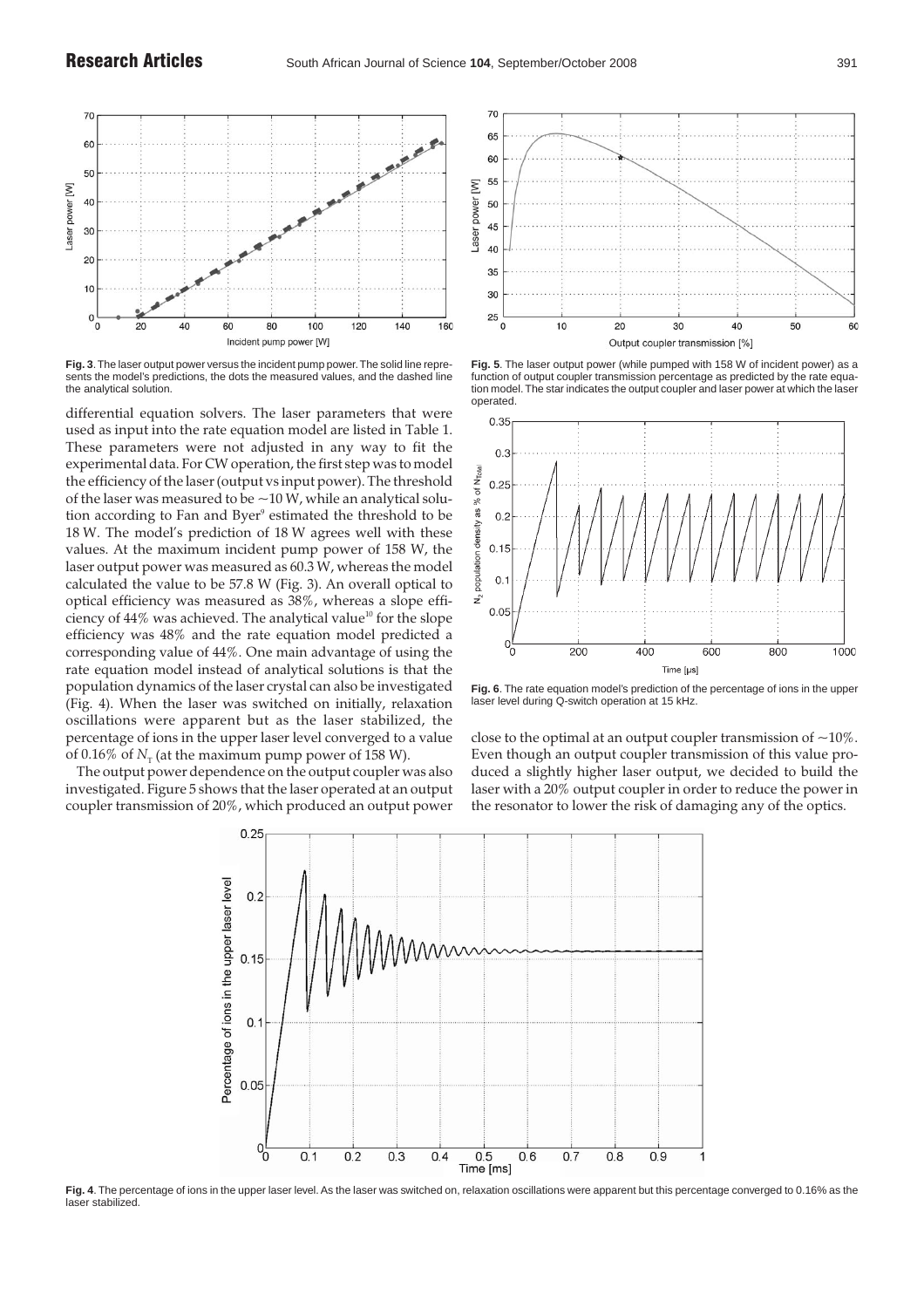## Modelling Q-switch operation

For Q-switched pulse operation, an AOM was placed inside the resonator to modulate the cavity loss. While the loss inside the resonator was high, stimulated emission cannot occur and the population density in manifold 2 increased. When the AOM loss was then decreased suddenly, the large population inversion resulted in a laser pulse. A repetition of this process resulted in a train of pulses.

The first parameter that was investigated during pulsed operation was the population inversion (Fig. 6). Whereas the losses in the resonator were high due to the AOM, the population inversion increased from 0.097% to 0.236% as the laser could not lase and the gain kept increasing. As the losses then decreased, the population inversion changed suddenly from 0.236% to 0.097%, which produced a laser pulse. As the AOM modulated the losses in the resonator, a pulse train was formed (Fig. 7). A single pulse from this pulse train was selected to compare it with an oscilloscope trace (Fig. 8). At 15 kHz, the measured FWHM pulse width was 143 ns whereas the model predicted 175 ns. The high-frequency oscillations that were visible in the oscilloscope trace were due to mode beating between different longitudinal modes. The model produced a smooth pulse trace as it considered only a single longitudinal mode.

A further important analysis involved investigating the average power and pulse energy at various AOM repetition rates (Fig. 9). An average power of 59.1 W was achieved at 30 kHz, which decreased to a value of 52 W at 5 kHz. The pulse energy increased from 2 mJ at 30 kHz to 10.4 mJ at a repetition rate of 5 kHz. The model was in good agreement with these experimental results, especially at high repetition rates. Possible reasons for the slight deviation of the model at low repetition rates might be that the model has no spatial resolution and that up-conversion is currently being ignored. Unfortunately, no experimental results were available at repetition rates lower than 5 kHz, because one of the crystals fractured at 5 kHz.

# **Conclusion**

A basic single-element plane-wave rate equation model was developed and applied to a Nd:YLF laser. The laser efficiency, output power and population inversion were among the parameters investigated. Comparison with







**Fig. 8**. An individual Q-switch pulse while operating at 15 kHz. An oscilloscope trace of a single pulse (thick curve with high-frequency oscillations). The model (thin smooth curve) predicts a FWHM pulse width of 175 ns whereas 143 ns was measured on the oscilloscope. The high-frequency oscillations visible in the oscilloscope trace were due to mode beating between different longitudinal modes**.**



Fig. 9. The rate equation predictions (dashed curves) together with experimentally measured values (discrete points) of the average power (dotted curve) and pulse energy (dashed curve) as a function of AOM repetition rate. The solid line indicates the CW laser output power.